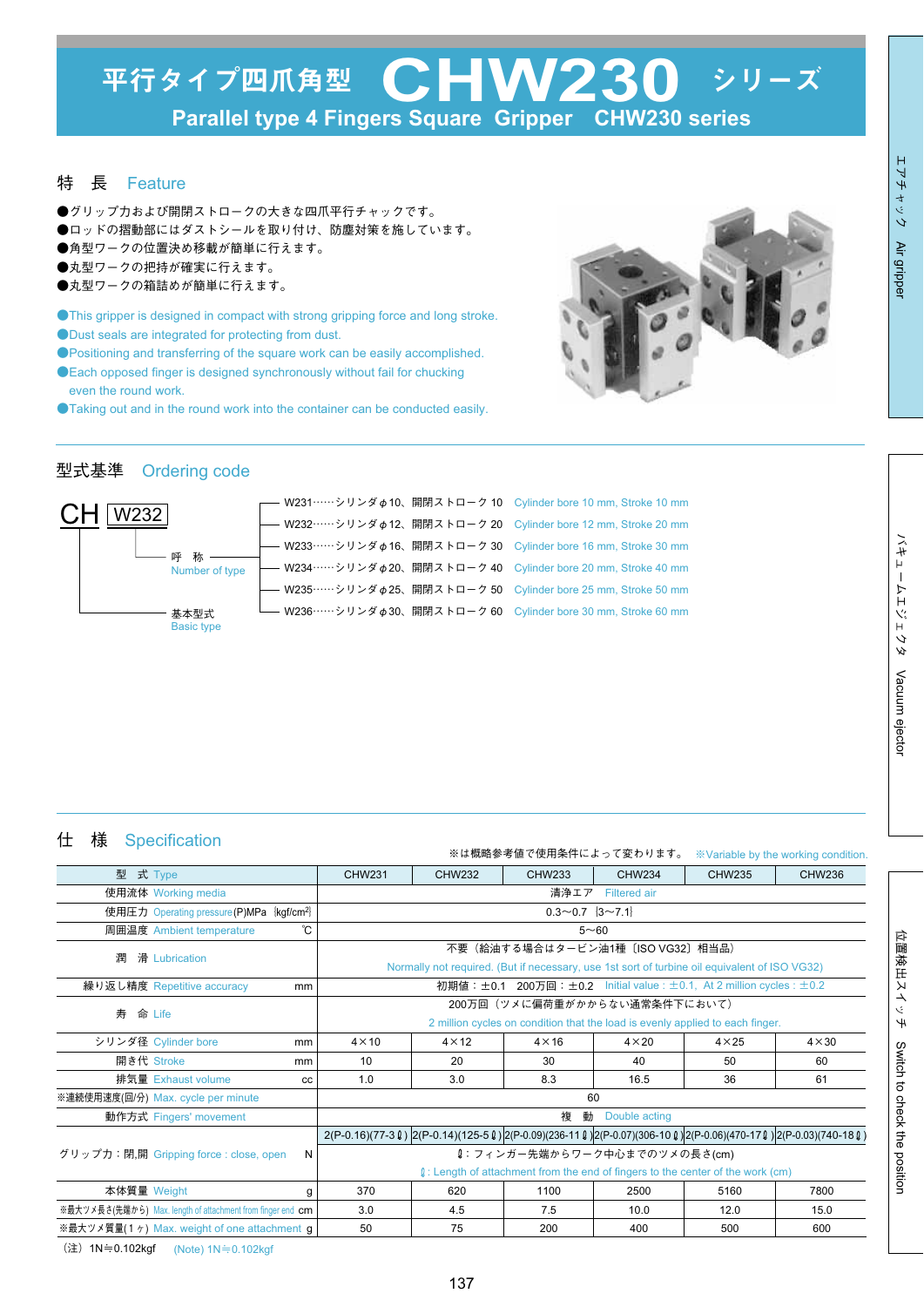## 平行タイプ四爪角型 CHW230 シリーズ<br>Parallel type 4 Fingers Square Gripper CHW230 series Parallel type 4 Fingers Square Gripper

## 目やす表 Length-Weight relations



(Note) Refer to P24~P25 how to see the diagram. (注)グリップ力とワーク重量の関係および目やす表の見かたについてはP24~P25を参照して下さい。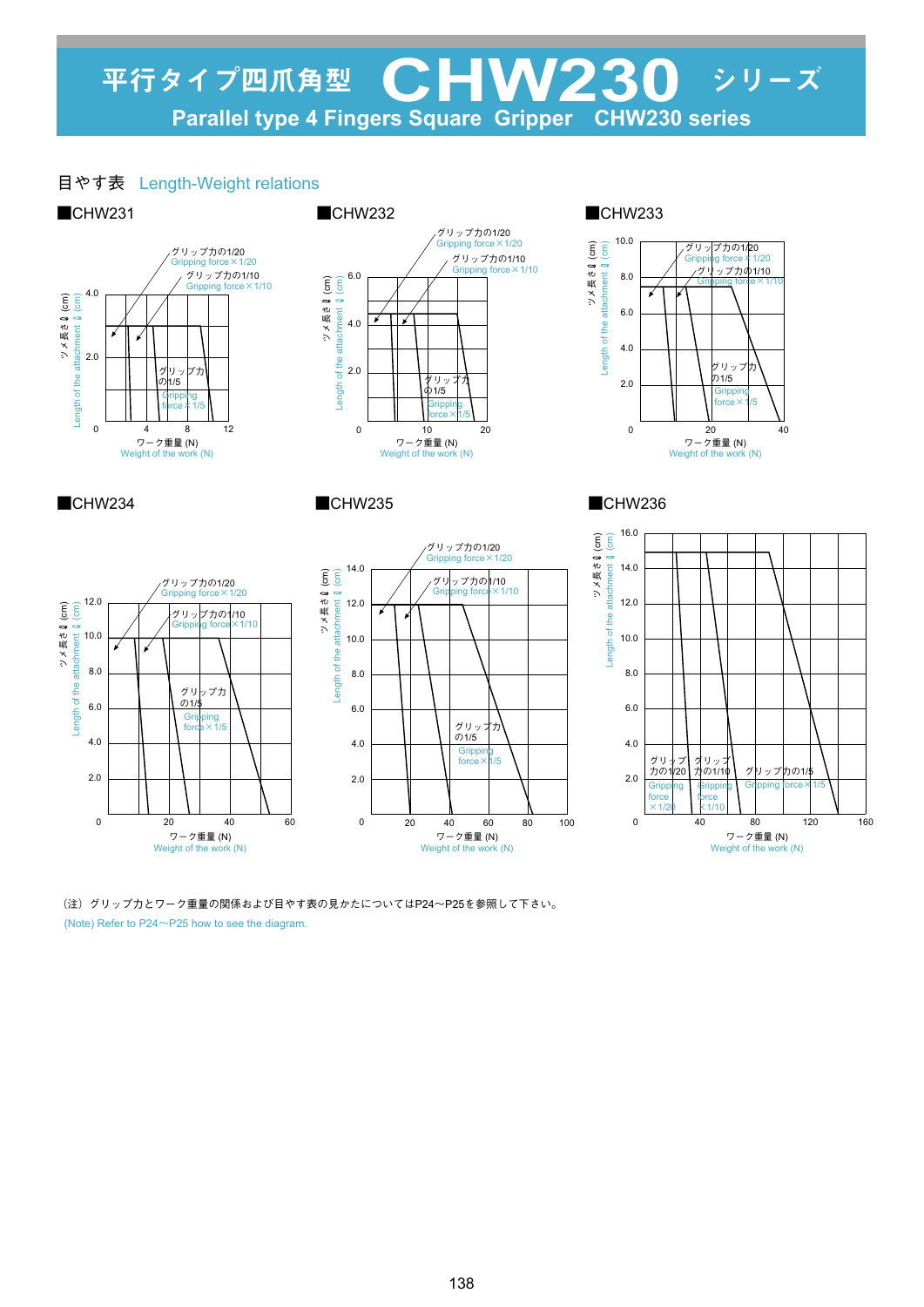## 外形寸法図 Dimension (mm)

■CHW231







■CHW232





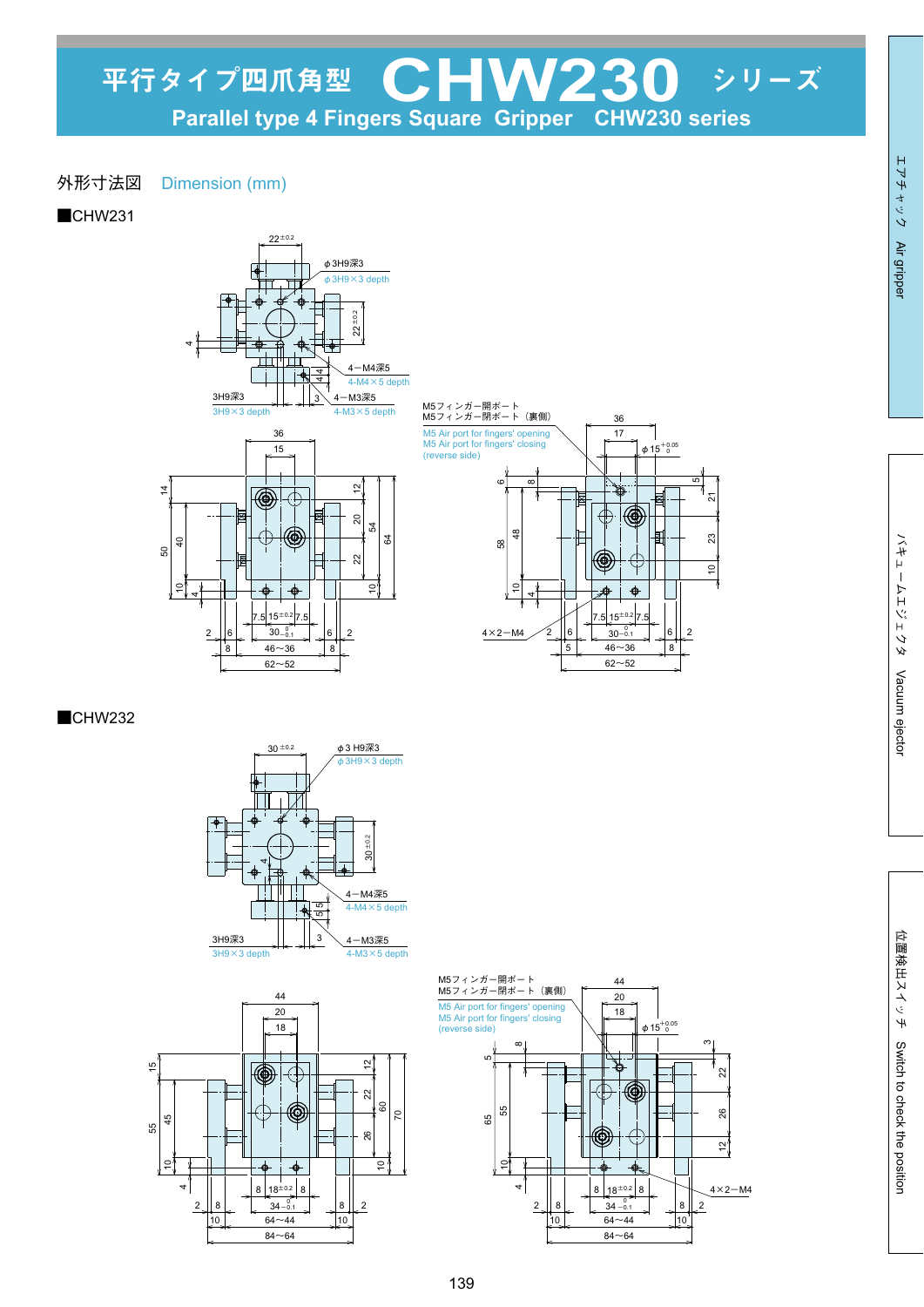- 外形寸法図 Dimension (mm)
- ■CHW233

■CHW234

 $\tilde{e}$